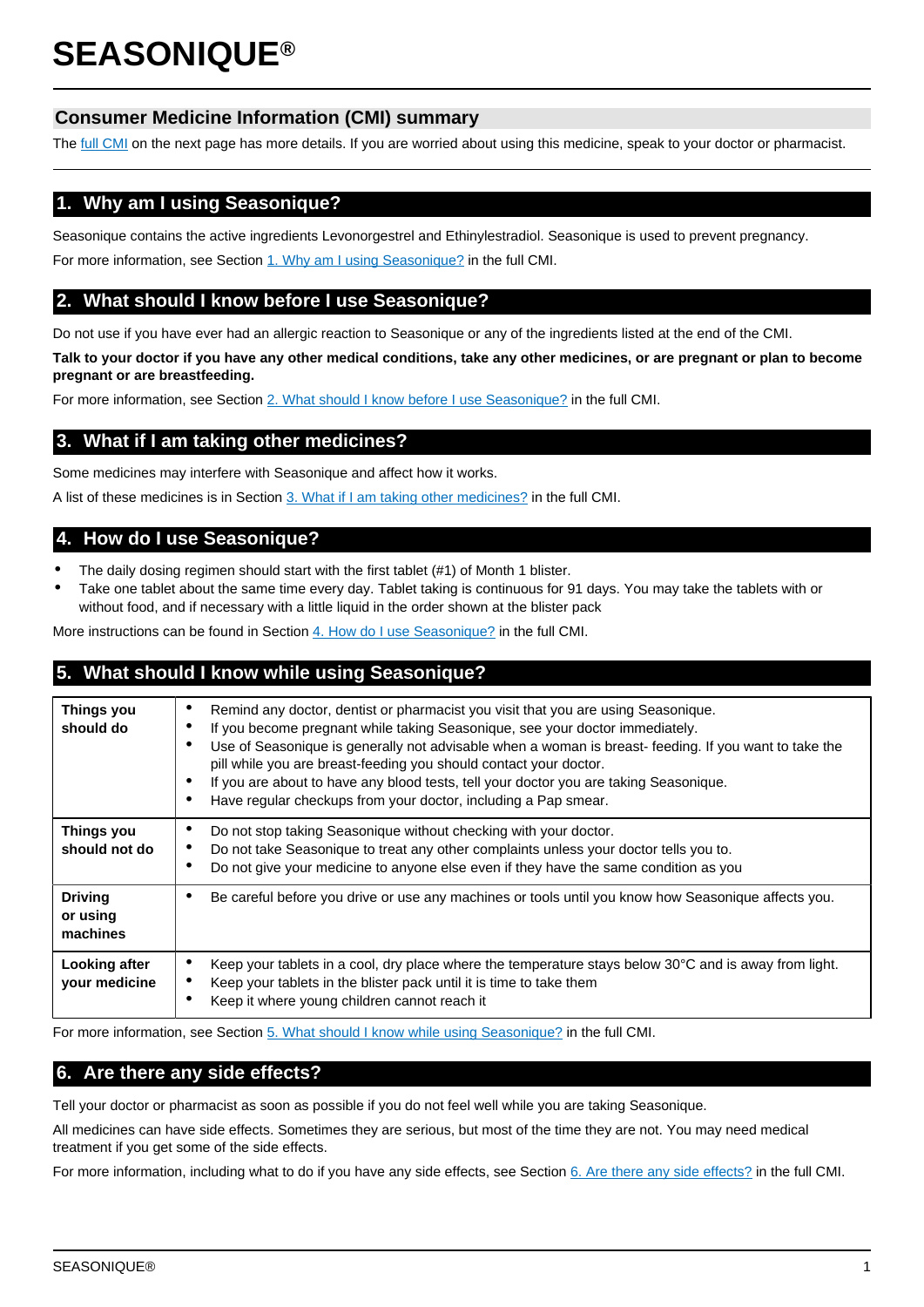# <span id="page-1-0"></span>**SEASONIQUE®**

**Active ingredient(s):** Levonorgestrel and Ethinylestradiol

# **Consumer Medicine Information (CMI)**

This leaflet provides important information about using Seasonique. **You should also speak to your doctor or pharmacist if you would like further information or if you have any concerns or questions about using Seasonique.**

#### **Where to find information in this leaflet:**

- [1. Why am I using Seasonique?](#page-1-1)
- [2. What should I know before I use Seasonique?](#page-1-2)
- [3. What if I am taking other medicines?](#page-3-0)
- [4. How do I use Seasonique?](#page-4-0)
- [5. What should I know while using Seasonique?](#page-5-0)
- [6. Are there any side effects?](#page-6-0)
- [7. Product details](#page-8-0)

# <span id="page-1-1"></span>**1. Why am I using Seasonique?**

#### **Seasonique contains the active ingredient** levonorgestrel and ethinylestradiol**.**

Seasonique is combined oral contraceptive (COC), commonly known as a 'birth control pill' or 'the Pill'.

#### **Seasonique is used to prevent pregnancy.**

It is an extended-dosing cycle taken continuously for 91 days. This means whilst taking Seasonique you may not have your normal periods for up to 3 months (equivalent to 1 period every 3 months).

When taken correctly Seasonique prevents pregnancy in several ways:

- it inhibits the egg release by stopping it maturing
- it changes the cervical mucus consistency making it difficult for the sperm to reach the egg
- it changes the lining of the uterus making it less suitable for implantation

When the Pill is taken correctly by women under close observation in clinical trials, it is more than 99% effective in preventing pregnancy. However, in real life the failure rate may increase if tablets are missed or taken incorrectly.

Like all other oral contraceptives Seasonique does not protect against HIV and other sexually transmitted infections (STIs). To protect yourself against STIs you need to use additional barrier contraceptives (e.g., condoms).

#### **Ask your doctor if you have any questions about why this medicine has been prescribed to you.**

#### **Your doctor may have prescribed it for another purpose.**

<span id="page-1-2"></span>**This medicine is only available with a doctor's prescription.**

# **2. What should I know before I use Seasonique?**

#### **Warnings**

#### **Do not use Seasonique if:**

- you are allergic to ethinylestradiol or levonorgestrel, or any of the ingredients listed at the end of this leaflet.
- Always check the ingredients to make sure you can use this medicine.
- You are allergic to any other similar medicines (such as other oral contraceptives).

#### **Some symptoms of an allergic reaction may include:**

- shortness of breath
- wheezing or difficulty breathing
- swelling of the face, lips, tongue or other parts of the body
- rash, itching or hives on the skin

#### **Do not take Seasonique if you have had or are at risk of having:**

- deep vein thrombosis (DVT) -a blood clot in the blood vessels of the leg
- pulmonary embolism (PE) a blood clot in the lungs
- venous thromboembolism (VTE)
- – a blood clot in the veins and heart
- arterial thromboembolism  $-$  (ATE)  $-$  a blood clot in the arteries
- a blood clot in other parts of the body
- heart valve or heart rhythm disorders that may be associated with the formation of blood clots
- heart attack or stroke
- chest pain (angina pectoris)
- high blood pressure which is uncontrolled
- some severe types of headache or migraine, including migraine accompanied by visual disturbances, weakness, speech disability or numbness in any part of your body
- A tumour that may grow under the influence of sex hormones (e.g. of the breast or genital organs
- diabetes with blood vessel damage
- breast cancer or cancer of the lining of the womb, cervix or vagina, or you think you have these conditions
- unexplained vaginal bleeding
- liver tumour or liver disease (e.g. hepatitis and/or elevated liver enzymes)
- inflammation of the pancreas, which is associated with very high blood levels of triglycerides (fatty substances)
- yellowing of the whites of the eyes or of the skin (jaundice) during pregnancy or during previous use of an oral contraceptive
- high blood levels of cholesterol or triglycerides
- sickle cell anaemia
- changes in vision, such as blurring.

#### **If you are not certain whether these may apply to you, or you are worried by anything in this list, tell your doctor.**

Do not take this medicine in association with herbal remedy St John's Wort.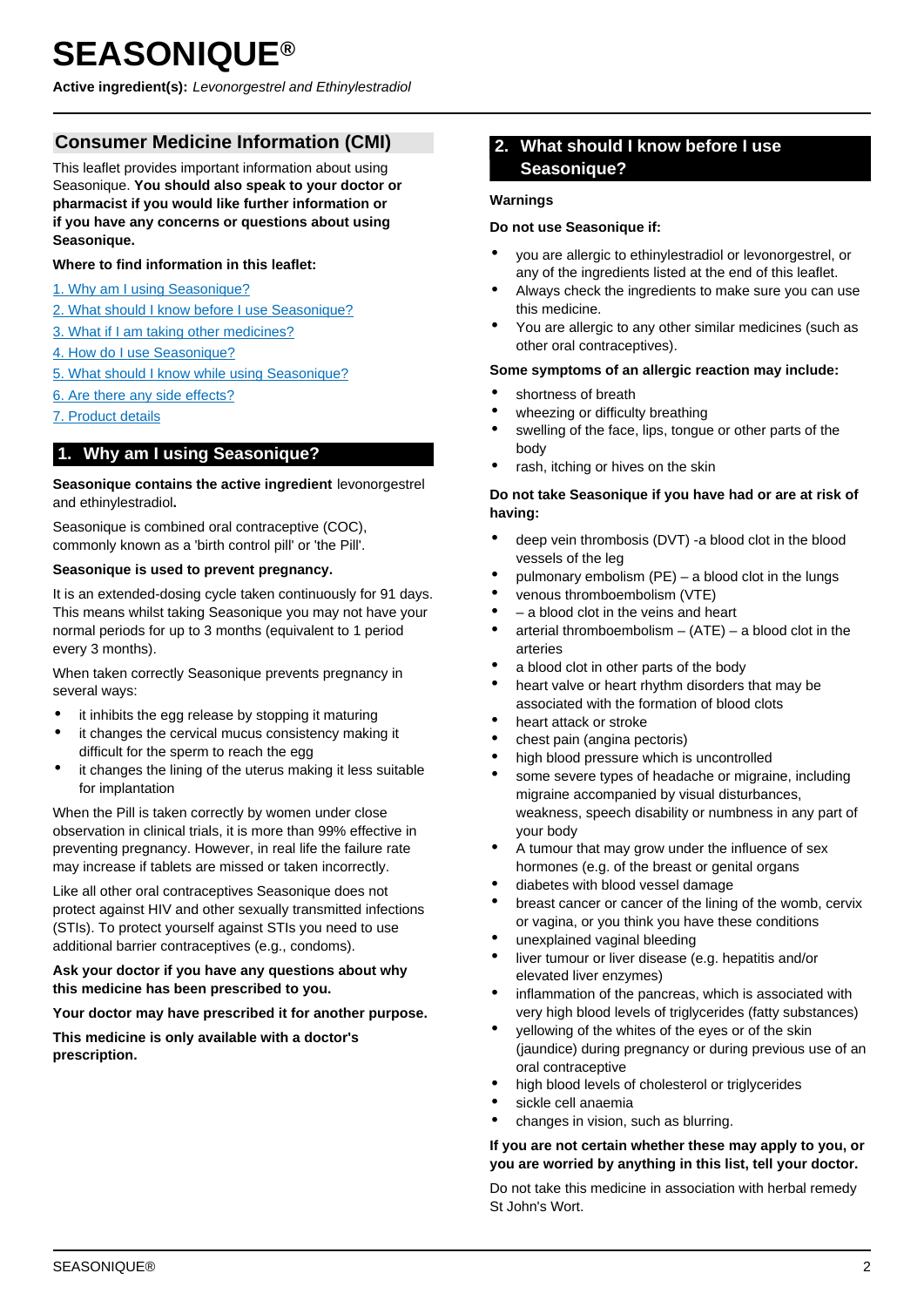#### **Check with your doctor if you:**

- have any other medical conditions
- take any medicines for any other condition

During treatment, you may be at risk of developing certain side effects. It is important you understand these risks and how to monitor for them. See additional information under Section [6. Are there any side effects?](#page-6-0)

# **Pregnancy and breastfeeding**

## **Check with your doctor if you are pregnant or intend to become pregnant.**

Do not take this medicine if you are pregnant or you think you are pregnant.

Pregnancy must be excluded before you start taking Seasonique.

## **Talk to your doctor if you are breastfeeding or intend to breastfeed.**

## **Children**

Do not give this medicine to a child.

# **Menopause**

Do not take this medicine if you have already experienced menopause.

# **Before you start to take Seasonique**

You must have a thorough medical check-up, including a Pap smear, breast check, blood pressure check and urine test.

Tell your doctor if you are allergic to any foods, dyes, preservatives or any other medicines.

Tell your doctor if you smoke

Tell your doctor or pharmacist if you are taking, have recently taken or might take any other medicines.

Oral contraceptives increase your risk of having a stroke or heart attack. The risk of serious side effects on the heart and blood vessels is even greater if you smoke and take oral contraceptives. The risk increases with age and with heavy smoking (15 or more cigarettes per day), especially in women older than 35 years. If you take Seasonique, you should not smoke.

The use of any combined hormonal contraceptive (CHC) increases the risk of VTE compared with no use. The VTE risk is highest in the first ever year of use. There is some evidence that the risk is increased when a CHC is re-started after a break in use of four weeks or more.

## **Tell your doctor (or go to Accident and Emergency immediately) if VTE symptoms develop**

Symptoms can include:

- swelling of the leg and /or foot or along a vein in the leg
- pain or tenderness in the leg which may be felt only when standing or walking
- increased warmth in the affected leg; red or discoloured skin on the leg
- sudden onset of unexplained shortness of breath or rapid breathing
- sudden coughing
- sharp or sudden severe chest pain
- severe light headedness or dizziness
- sudden, severe or prolonged headache with no known cause
- rapid or irregular heartbeat
- sudden blurred vision or loss of sight in one or both eyes

There is some evidence that the use of CHCs may be associated with an increased risk of ATE.

## **Tell your doctor (or go to Accident and Emergency immediately) if ATE symptoms develop.**

Symptoms can include:

- This refers to any medical condition-specific, medicinespecific, and/or age-specific subheading(s) relevant for inclusion for certain categories/groups of users, as applicable to the medicine.
- sudden numbness or weakness of the face, arm or leg, especially on one side of the body
- sudden trouble walking, dizziness, loss of balance or coordination
- sudden confusion, trouble speaking or understanding
- sudden blurred vision or loss of sight in one or both eyes
- sudden, severe or prolonged headache with no known cause
- loss of consciousness or fainting with or without seizure
- pain, discomfort, pressure, heaviness, sensation of squeezing or fullness in the chest, arm or below the breastbone
- discomfort radiating to the back, jaw, throat, arm, stomach
- feeling of being full, having indigestion or choking
- sweating, nausea, vomiting or dizziness;
- extreme weakness, anxiety, or shortness of breath;
- rapid or irregular heartbeats.

## **Tell your doctor if you have any other health problems, especially:**

- breast lumps, abnormal breast X- ray or mammogram
- diabetes
- heart disease
- high cholesterol or blood fats
- high blood pressure, a history of high blood pressure or high blood pressure during pregnancy
- migraine or other headaches
- epilepsy
- depression
- gallbladder disease
- fluid retention or kidney disease
- asthma
- fibroids
- yellowing of the whites of the eyes or skin (jaundice) during pregnancy or during previous oral contraceptive use
- If you experience symptoms of angioedema such as swollen face, tongue and/or throat and/or difficulty swallowing or hives potentially with difficulty breathing contact a doctor immediately. Products containing estrogens may cause or worsen the symptoms of hereditary and acquired angioedema.
- chloasma (yellowish-brown patches on the skin, particularly the face.
- hepatitis or elevated liver enzymes

If you have any of these conditions you should have regular check-ups with your doctor to make sure that taking Seasonique is not making the conditions worse.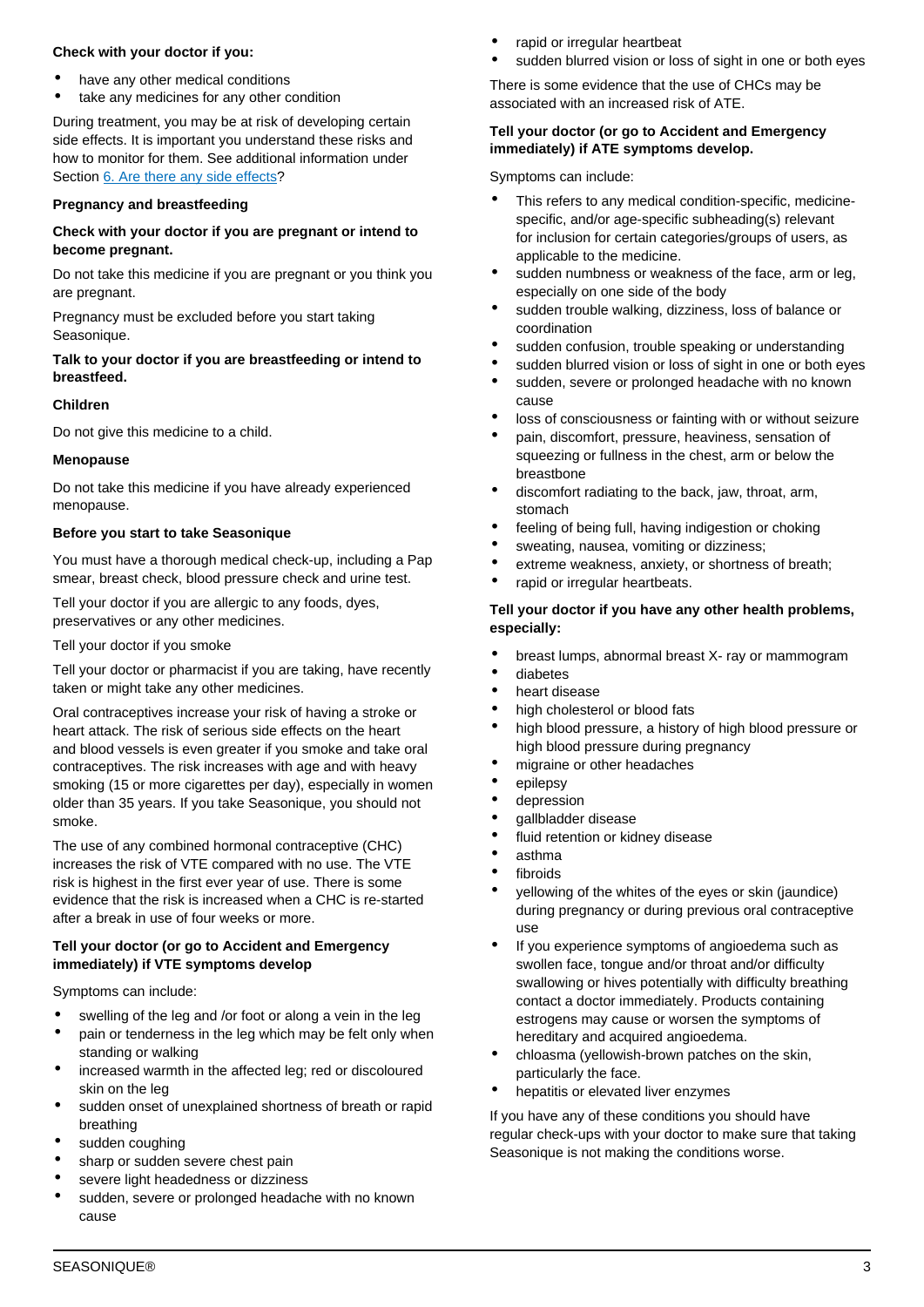**Tell your doctor if anyone in your family has had blood clots in the deep veins of the legs, a stroke or heart attack or you have any of the following conditions.**

- obesity
- recent surgery or trauma
- recently had a baby
- lost a baby in the second trimester
- confined to bed rest for long periods.

Some women have an increased chance of blood clots due to factors such as age, family history of VTE, high body weight and smoking.

Women assessed by their doctor as being at increased risk of VTE should not use Seasonique.

The risk of developing blood clots in the deep veins of your legs, which can break away and block a blood vessel elsewhere in your body, are increased if you have any of these conditions and use an oral contraceptive. Blood clots are a rare occurrence and can develop whether or not you are taking an oral contraceptive. They can also happen during pregnancy. The risk of having a blood clot is higher in oral contraceptive users than in non-users, but not as high as during pregnancy or just after having a baby.

|                                                                                                                          | Risk of developing a<br>blood clot in a year |
|--------------------------------------------------------------------------------------------------------------------------|----------------------------------------------|
| Women who are <b>not using</b> a<br>combined hormonal pill and are<br>not pregnant                                       | About 2 out of 10,000<br>women               |
| Women using a combined<br>hormonal contraceptive pill<br>containing levonorgestrel,<br>norethisterone or<br>norgestimate | About 5-7 out of<br>10,000 women             |
| Women using Seasonique                                                                                                   | About 5-15 out of<br>10,000 women            |

VTE with any combined hormonal method of contraception is much less common than VTE in pregnancy and the period immediately after having a baby.

Pills containing levonorgestrel (such as Seasonique) or norethisterone appear to have lower VTE risk.

The risk of VTE with the COC is greatest for products containing over 50 micrograms of ethinylestradiol. There is less risk for products containing less than 35 micrograms of ethinylestradiol such as Seasonique. It is not known how Seasonique, with its 91-day cycle, influences the occurrence of such events in comparison to other levonorgestrel containing COCs, which are based on a 28-day cycle.

If you are at risk of prolonged immobilisation, due to major surgery or, any surgery to the legs or pelvis or major trauma). you should discuss this with your doctor. It is recommended to discontinue the use of Seasonique and not resume until two weeks after complete remobilisation. Another method of contraception should be used during this time to avoid unintentional pregnancy.

You should discuss this with your doctor before discontinuing the use of Seasonique.

**Tell your doctor if you plan to become pregnant or are breastfeeding.**

Your doctor can discuss the risks and benefits involved with you.

**If you have not told your doctor about any of the above, tell him/ her before you start taking Seasonique.**

# <span id="page-3-0"></span>**3. What if I am taking other medicines?**

Tell your doctor or pharmacist if you are taking any other medicines, including any medicines, vitamins or supplements that you buy without a prescription from your pharmacy, supermarket or health food shop.

Some medicines may be affected by Seasonique. **Some medicines may interfere with Seasonique and affect how it works**. You may need different amounts of your medicines, or you may need to take different medicines.

Your doctor will advise you.

**Tell your doctor or pharmacist if you are taking any of the following:**

- rifampicin and rifabutin for the treatment of tuberculosis
- antibiotics such as ampicillin, other penicillins and tetracyclines
- anti-fungal agents such as griseofulvin
- medicines for epilepsy (such as phenytoin, primidone, carbamazepine and topiramate, phenobarbitone)
- ritonavir for the treatment of HIV infection.
- products used to treat hepatitis such as those containing ombitasvir, paritaprevir, dasabuvir glecaprevir/ pibrentasvir and sofosbuvir/ velpatasvir/ voxilaprevir as these products may cause increases in liver function blood test results (increase in ALT liver enzyme)
- modafinil used to treat excessive daytime sleepiness
- St. John's Wort, an ingredient in many medicines you can buy without a prescription from a pharmacy, health food shop or supermarket
- corticosteroids such as dexamethasone.

#### **While you are taking any of these medicines and for the next 7 days after stopping them, you must also use an additional non-hormonal method of contraception (such as condoms or a diaphragm, but not the rhythm or temperature methods).**

If you take rifampicin and some other medicines, you may need to use additional non-hormonal contraception for four weeks after finishing the course of treatment.

Concomitant use with products containing ombitasvir, paritaprevir, ritonavir or dasabuvir with or without ribavirin may increase liver enzymes.

If you are taking or begin taking these medicines while taking Seasonique, you must switch to an alternative method of contraception (e.g. progestogen-only contraception or nonhormonal methods) prior to commencing therapy.

Seasonique can be restarted 2 weeks following completion of treatment with this combination regimen.

### **Ask your doctor or pharmacist about how long you need to use additional non-hormonal contraception. Tell your doctor or pharmacist if you are taking any of the following:**

- atorvastatin used to treat high cholesterol
- indinavir for the treatment of HIV infection
- anti-fungal agents such as itraconazole and fluconazole
- paracetamol and ascorbic acid (Vitamin C).
- cyclosporin used to prevent organ rejection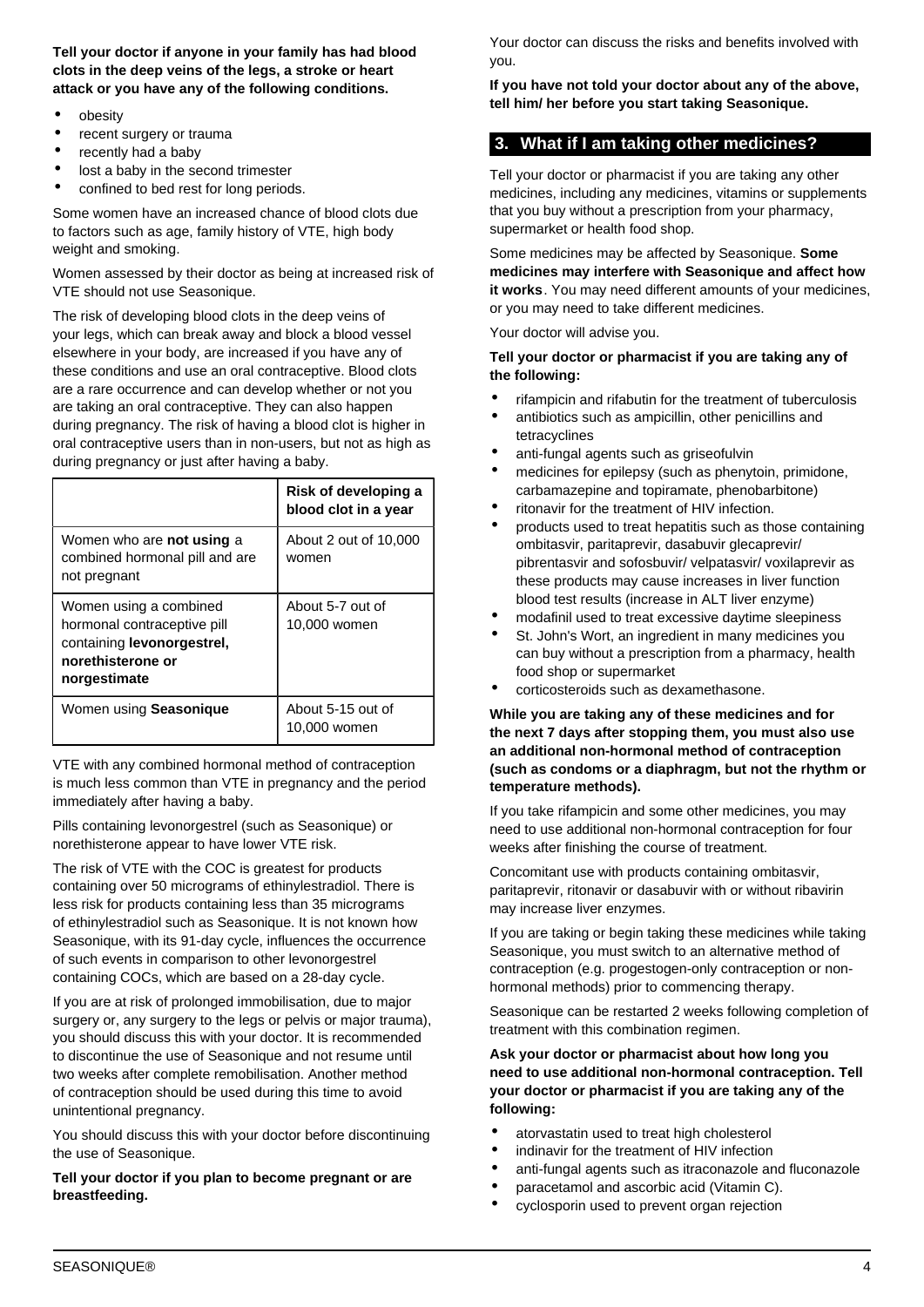- theophyllines used for asthma and other breathing difficulties
- corticosteroids
- lamotrigine used for seizures

### **If you have not told your doctor or pharmacist about any of the above, tell them before you start taking Seasonique.**

Your doctor and pharmacist have more information on medicines to be careful with or avoid while you are taking this medicine.

**Check with your doctor or pharmacist if you are not sure about what medicines, vitamins or supplements you are taking and if these affect Seasonique.**

# <span id="page-4-0"></span>**4. How do I use Seasonique?**

#### **Follow all directions given to you by your doctor or pharmacist carefully.**

These directions may differ from the information contained in this leaflet

Seasonique pack consists of 84 pink tablets of 150 micrograms levonorgestrel and 30 micrograms ethinylestradiol and 7 white tablets containing 10 micrograms of ethinylestradiol

#### **If you do not understand the instructions on the label, ask your doctor or pharmacist for help.**

#### **How much to take**

- The daily dosing regimen should start with the first tablet (#1) of Month 1 blister.
- Take one tablet about the same time every day. Tablet taking is continuous for 91 days.
- Follow the instructions provided and use Seasonique until your doctor tells you to stop.
- You may take the tablets with or without food, and if necessary with a little liquid in the order shown at the blister pack.

#### **Preparation of the pack**

To help you keep track, there are 7 weekday sticker strips marked with the 7 days of the week. Choose the week sticker that starts with the day you begin taking the tablets. For example, if you start on a Wednesday, use the week sticker that starts with "WED". Stick the week sticker along the top of the Seasonique pack where it reads "Place week sticker here", so that the first day is above the tablet marked "1". There is now a day indicated above every tablet and you can see whether you have taken a certain pill. The arrows show the order you are to take the pills. Usually, socalled withdrawal bleeding starts when you are taking white tablets. Once you have taken the last white tablet, you should start with the following Seasonique pack, whether your bleeding has stopped or not. This means that you should start every pack on the same day of the week, and that the withdrawal bleed should occur on the same days each time. If you use Seasonique in this manner, you are protected against pregnancy during the whole 91 days. For continued protection against pregnancy make sure you have a new pack of Seasonique ready to start.

#### **Do not confuse the tablets.**

One pink tablet containing levonorgestrel and ethinylestradiol is taken daily for 84 consecutive days, followed by one white ethinylestradiol tablet for 7 days.

#### **When to take Seasonique**

#### **You must take Seasonique every day, regardless of how often you have sex**.

The tablets must be taken every day at about the same time, if necessary, with a little liquid, in the order shown on the blister pack. One tablet is to be taken daily for 91 consecutive days.

#### **If you are concerned about this, please speak to your doctor or pharmacist.**

#### **Starting a hormonal contraceptive for the first time**

#### **To start taking Seasonique follow these steps:**

1. On the first day of your menstrual bleed, take a pink tablet containing levonorgestrel and ethinylestradiol.

You may also begin on day 2-5 of the cycle, but then you must use extra protective measures (for example, a condom) for the first 7 days.

- 2. One pink tablet should be taken daily for 84 consecutive days.
- 3. One white tablet is taken for 7 consecutive days.
- 4. A scheduled 'withdrawal' bleed should occur during the 7 days that the white tablets are taken.

#### **Going on to further blister packs**

Each subsequent 91-day cycle should be started without interruption on the same day of the week as you began your first dose of Seasonique, following the same schedule.

#### **Switching from a different combined oral contraceptive, vaginal ring, or transdermal patch**

#### **Follow the instructions below carefully.**

#### **When changing from a different combined oral contraceptive:**

Follow the advice of your doctor. You should start with Seasonique on the day after the last active tablet (the last tablet containing the active substances) of your previous COC.

#### **When changing from a vaginal ring or transdermal patch to Seasonique**

Follow the advice of your doctor. You should start using Seasonique on the day of removal but at the latest when the next application would have been due.

## **Switching from a progestogen-only contraceptive**

You may switch any day from the progestogen-only pill (from an implant or the IUD on the day of its removal, from an injectable when the next injection would be due). In all of these cases you must use a barrier method of contraception (e.g., a condom) for the first 7 days of tablet- taking.

#### **After having a miscarriage or abortion**

Follow the advice of your doctor.

#### **After having a baby**

If you have just had a baby, talk to your doctor before you start taking Seasonique.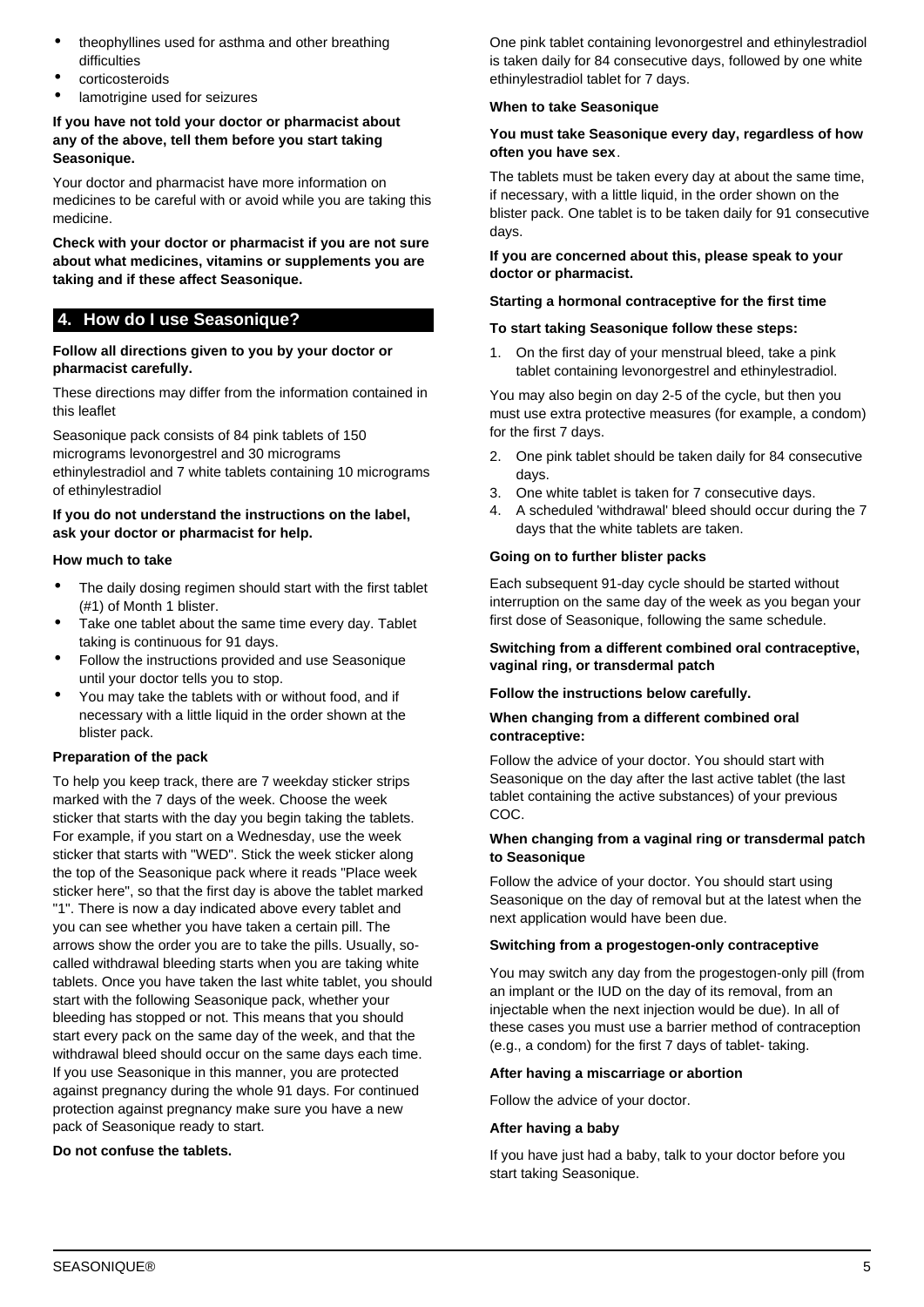#### **How long to take Seasonique**

## **Continue taking your medicine for as long as your doctor tells you.**

Your doctor may prescribe Seasonique for long periods, until you no longer need or want contraception.

#### **If you are not sure how long you should be taking Seasonique, ask your doctor.**

## **If you forget to use Seasonique**

Seasonique should be used regularly at the same time each day. If you miss your dose at the usual time:

# **White tablets:**

If you forget any of the white tablets (last 7 tablets in the pack), this has no effect on the reliability of Seasonique. Do not take the forgotten white tablet(s) and continue with the next tablet at the usual time.

## **Pink tablets:**

If you miss a pink tablet, depending on the day of the cycle on which the tablet has been missed, you may need to take additional contraceptive precautions, for example a barrier method such as a condom.

Take the pink tablets according to the following principles:

- If you are less than 12 hours late when taking a tablet, the protection against pregnancy is not reduced. Take the tablet as soon as you remember and then continue taking the tablets again at the usual time.
- If you are more than 12 hours late taking a tablet, the protection against pregnancy may be reduced. The greater the number of tablets you have forgotten the greater is the risk of becoming pregnant. There is a particularly high risk of becoming pregnant if you miss pink tablets at the beginning of the pack. Therefore, you should follow the rules given below.

# **One pink tablet forgotten**

## **One pink tablet forgotten between days 1-7**

Take the tablet as soon as you remember even if this means taking two tablets at the same time.

Continue taking the following tablets at the usual time. Use additional contraceptive precautions for the following 7 days e.g., a barrier method such as a condom. If you have had sex in the week before forgetting the tablet, there is a possibility of pregnancy. So contact your doctor immediately.

## **One pink tablet forgotten between days 8-84**

Take the tablet as soon as you remember even if this means taking two tablets at the same time.

Continue taking the following tablets at the usual time. The protection against pregnancy is not reduced and you do not need to take extra contraceptive precautions.

# **More than one pink tablet forgotten in this pack**

## **Days 1-7**

If two pink tablets are missed, take two tablets as soon as you remember and additional two on the next day. Continue taking the following tablets at the usual time.

If 3 or more pink tablets are missed, do not take the forgotten tablets and continue taking the following tablets at the usual time. You may experience bleeding during the week following the missed tablets.

In any case use additional contraceptive precautions for the following 7 days e.g., a barrier method such as a condom. If you have had sex in the week before forgetting tablets, there is a possibility of pregnancy. So contact your doctor immediately.

## **Days 8-84**

If two pink tablets are missed, take two tablets as soon as you remember and additional two on the next day. Continue taking the following tablets at the usual time. Use additional contraceptive precautions for the following 7 days e.g., a barrier method such as a condom.

If 3 or more pink tablets are missed, do not take the forgotten tablets and continue taking the following tablets at the usual time. You may experience bleeding during the week following the missed tablets. Use additional contraceptive precautions for the following 7 days e.g., a barrier method such as a condom. If you have had sex during the days of missed tablets, there is a possibility of pregnancy. So contact your doctor immediately.

## **If you have forgotten any of the pink tablets, and you have no bleeding during the week 13, you may be pregnant. Contact your doctor before you start the next pack.**

## **If you vomit or have diarrhoea after taking Seasonique**

If you vomit within 3-4 hours of taking a tablet or you have severe diarrhoea, there is a risk that the active substances in the pill are not fully absorbed into your body. The situation is similar to if you forget a tablet. After vomiting or diarrhoea, you must take another tablet as soon as possible. The advice given under "If you forget to take your tablets" should be followed.

If you don't want to change your normal tablet-taking pattern, take the extra pink tablet from the last row in the pack.

# **If you use too much Seasonique**

If you think that you have used too much Seasonique, you may need urgent medical attention.

## **You should immediately:**

- phone the Poisons Information Centre (**by calling 13 11 26**), or
- contact your doctor, or
- go to the Emergency Department at your nearest hospital.

## **You should do this even if there are no signs of discomfort or poisoning.**

Symptoms of an overdose may include:

- go to the Emergency Department at your nearest hospital.
- feeling sick or vomiting
- dizziness
- feeling sleepy or tired
- women may also experience
- menstrual bleeding.

# <span id="page-5-0"></span>**5. What should I know while using Seasonique?**

## **Things you should do**

**Tell any other doctors, dentists and pharmacists who are treating you that you are taking Seasonique.**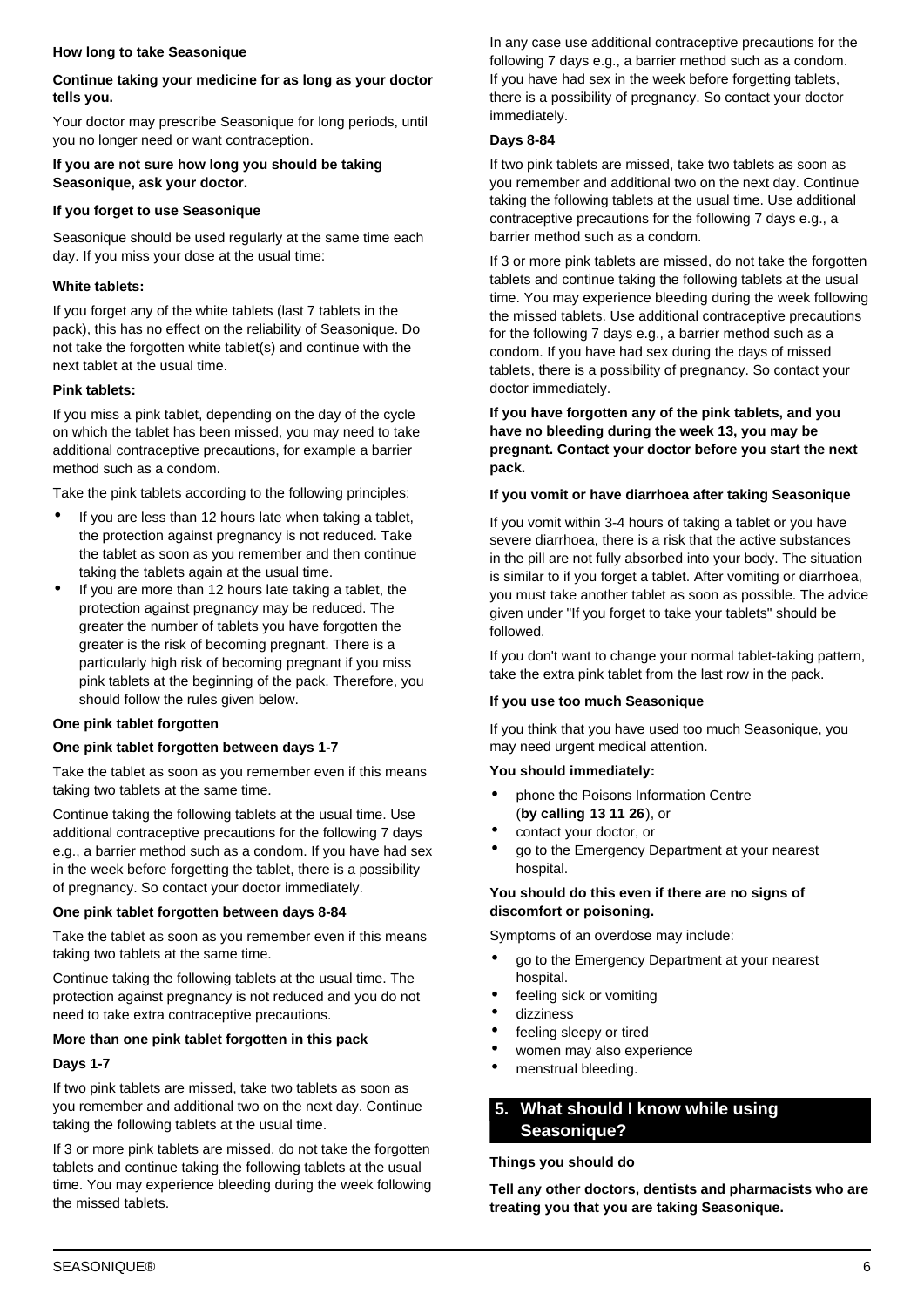**If you are about to start taking any new medicines, tell the doctor or pharmacist that you are taking Seasonique.**

**If you become pregnant while taking Seasonique, see your doctor immediately.**

**Use of Seasonique is generally not advisable when a woman is breast- feeding. If you want to take the pill while you are breast-feeding, you should contact your doctor.**

**If you are about to have any blood tests, tell your doctor you are taking Seasonique.**

## **Have regular checkups from your doctor, including a Pap smear.**

Oral contraceptives should not be prescribed for longer than one year without your doctor carrying out a check-up. Your doctor will advise you how often you need a Pap smear. A Pap smear can detect abnormal cells lining the cervix. Sometimes abnormal cells can progress to cervical cancer. The most important risk factor for cervical cancer is persistent human papillomavirus (HPV) infection. However, cervical cancer has been reported to occur more often in women using an oral contraceptive for a long time. This finding may not be caused by the oral contraceptive but may be related to sexual behaviour and other reasons.

#### **Perform regular breast self-examination.**

Risk factors for the development of breast cancer include increasing age, family history, obesity, never having had a baby, and late age for first full term pregnancy. Breast cancer has also been found slightly more often in women who use oral contraceptives than in women of the same age who do not use them. This slight increase in the number of breast cancer cases gradually disappears during the course of the 10 years after stopping use of oral contraceptives. It is not known whether the oral contraceptive causes the difference. It may be that the women were examined more often, so that the breast cancer was noticed earlier.

#### **If you are concerned about contracting a sexually transmitted disease (STD), ask your partner to wear a condom when having sexual intercourse with you.**

Seasonique will not protect you from HIV-AIDS or any other sexually transmitted diseases (STDs) such as chlamydia, genital herpes, genital warts, gonorrhoea, hepatitis B, human papilloma virus and syphilis. To help protect yourself from STDs, you need to use a barrier contraceptive such as a condom.

Tell your doctor you are using Seasonique at least 4 weeks before any planned hospitalisation or surgery. Your doctor may tell you to stop taking Seasonique several weeks before surgery or at the time of immobilisation. Your doctor will tell you when you can start taking Seasonique after you are back on your feet.

**To avoid pregnancy during this time you must use a nonhormonal method of contraception such as condoms or a diaphragm.**

#### **Bleeding between periods**

When you take Seasonique, which has a 91-day extended dosing cycle, you should expect to have 4 scheduled periods per year (bleeding when you are taking the 7 white pills). Each period is likely to last about 3 days.

During the first few months that you are taking Seasonique, you may have unexpected bleeding. This bleeding or spotting tends to decrease with time. Do not stop taking Seasonique because of this bleeding or spotting. If the spotting continues for more than 7 consecutive days or if the bleeding is heavy, contact your doctor.

#### **Things you should not do**

- Do not take Seasonique to treat any other complaints unless your doctor tells you to.
- Do not give your medicine to anyone else even if they have the same condition as you.
- Do not stop taking Seasonique without checking with your doctor.

If you stop taking Seasonique or do not take a tablet every day, without using another form of contraception, you may become pregnant.

#### **Driving or using machines**

#### **Be careful before you drive or use any machines or tools until you know how Seasonique affects you.**

Seasonique may cause dizziness in some people

#### **Drinking alcohol**

#### **Tell your doctor if you drink alcohol.**

#### **Looking after your medicine**

- Keep your tablets in the blister pack until it is time to take them.
- Once opened, the product should be stored in the original packaging inside the inner carton.
- If you take the tablets out of the blister pack, they may not keep well

Follow the instructions in the carton on how to take care of your medicine properly.

Store it in a cool dry place away from moisture, heat, or sunlight; for example, do not store it:

- in the bathroom or near a sink, or
- in the car or on window sills.

#### **Keep it where young children cannot reach it.**

#### **Getting rid of any unwanted medicine**

If you no longer need to use this medicine or it is out of date, take it to any pharmacy for safe disposal.

Do not use this medicine after the expiry date.

# <span id="page-6-0"></span>**6. Are there any side effects?**

All medicines can have side effects. If you do experience any side effects, most of them are minor and temporary. However, some side effects may need medical attention.

See the information below and, if you need to, ask your doctor or pharmacist if you have any further questions about side effects.

#### **Less serious side effects**

| Less serious side effects               | What to do                                    |
|-----------------------------------------|-----------------------------------------------|
| Changes to your reproductive<br>system: | Speak to your<br>doctor if you<br>have any of |
|                                         |                                               |
|                                         | these less                                    |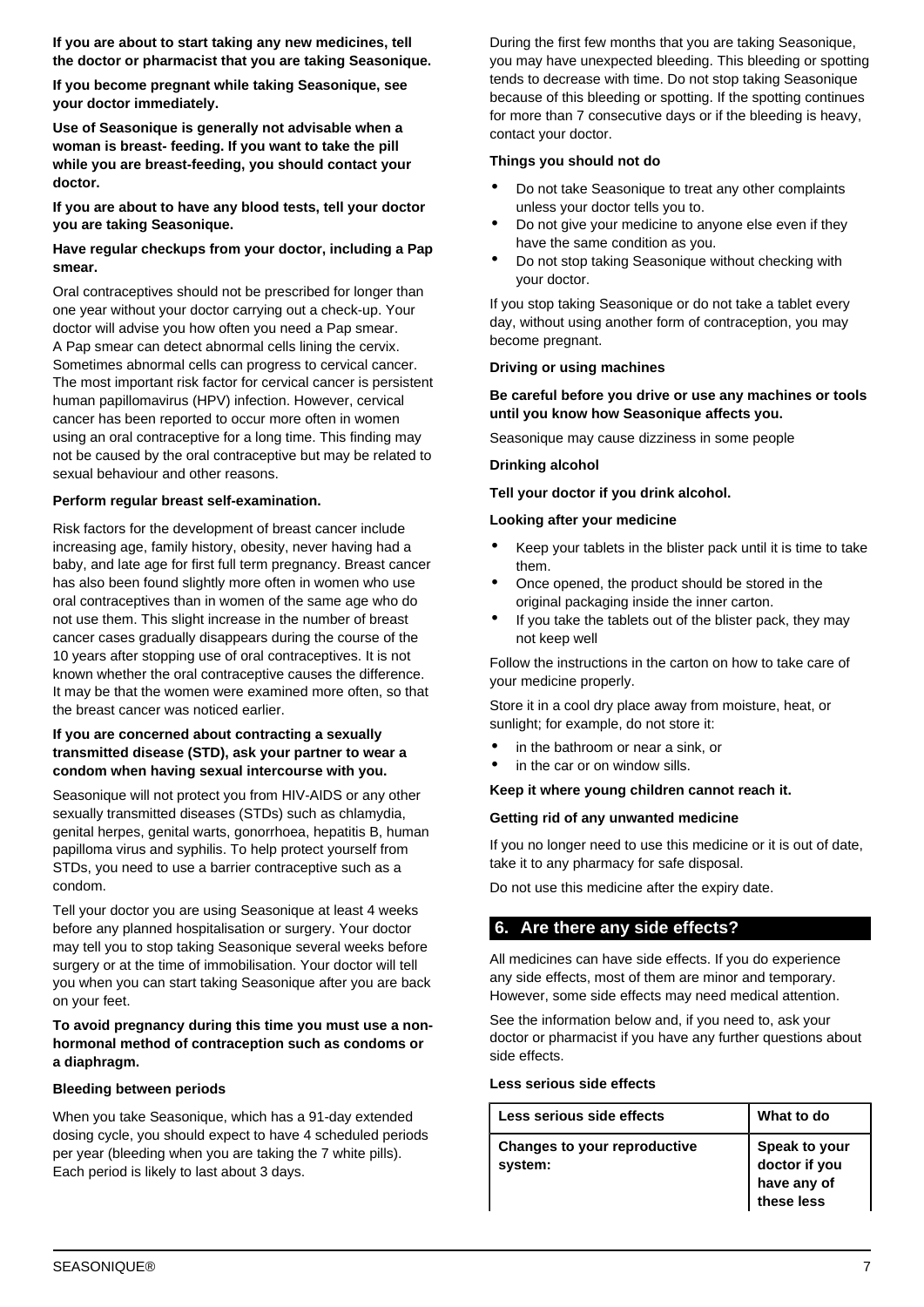| Less serious side effects                                                        |                                                                                                         | What to do                                     |
|----------------------------------------------------------------------------------|---------------------------------------------------------------------------------------------------------|------------------------------------------------|
|                                                                                  | changes in bleeding patterns,<br>including breakthrough bleeding/<br>spotting                           | serious side<br>effects and<br>they worry you. |
|                                                                                  | Painful periods                                                                                         |                                                |
|                                                                                  | missed periods, but if you have<br>not taken Seasonique as directed<br>you should check whether you are |                                                |
|                                                                                  | pregnant                                                                                                |                                                |
|                                                                                  | changes in mucus from the vagina<br>changes in the cervix                                               |                                                |
|                                                                                  | vaginal thrush (candida)                                                                                |                                                |
|                                                                                  | breast pain, tenderness,                                                                                |                                                |
|                                                                                  | enlargement, possible milk                                                                              |                                                |
|                                                                                  | secretion                                                                                               |                                                |
|                                                                                  | changes in sex drive                                                                                    |                                                |
|                                                                                  | Difficulty thinking or working<br>because of:                                                           |                                                |
|                                                                                  | nausea or vomiting                                                                                      |                                                |
|                                                                                  | abdominal pain, cramps or                                                                               |                                                |
|                                                                                  | bloating                                                                                                |                                                |
|                                                                                  | mood changes, including<br>depression and/or worsening of                                               |                                                |
|                                                                                  | existing depression                                                                                     |                                                |
|                                                                                  | headache, including migraines                                                                           |                                                |
|                                                                                  | nervousness                                                                                             |                                                |
|                                                                                  | dizziness                                                                                               |                                                |
| as:                                                                              | Changes to the skin or hair, such                                                                       |                                                |
|                                                                                  | swelling of the hands, ankles or<br>feet                                                                |                                                |
|                                                                                  | acne                                                                                                    |                                                |
|                                                                                  | rash                                                                                                    |                                                |
|                                                                                  | darkening of the skin, which<br>may persist after stopping your<br>medicine                             |                                                |
|                                                                                  | loss of scalp hair                                                                                      |                                                |
|                                                                                  | increase in body hair                                                                                   |                                                |
|                                                                                  | Other side effects such as:                                                                             |                                                |
|                                                                                  | contact lenses becoming                                                                                 |                                                |
|                                                                                  | uncomfortable to wear                                                                                   |                                                |
|                                                                                  | weight change (increase or                                                                              |                                                |
|                                                                                  | decrease)                                                                                               |                                                |
|                                                                                  | changes in appetite                                                                                     |                                                |
|                                                                                  | Serious side effects                                                                                    |                                                |
|                                                                                  | Serious side effects                                                                                    | What to do                                     |
| Serious side effects or worsening<br>of conditions that you may already<br>have: |                                                                                                         | Call your<br>doctor straight<br>away, or go    |
|                                                                                  | chorea (involuntary muscle                                                                              | straight to the                                |
|                                                                                  | spasm)                                                                                                  | <b>Emergency</b>                               |
|                                                                                  | porphyria                                                                                               | <b>Department at</b><br>your nearest           |
|                                                                                  | systemic lupus erythematosus                                                                            | hospital if you                                |
|                                                                                  | (Lupus)<br>varicose veins                                                                               | notice any of                                  |
|                                                                                  | gallbladder disease                                                                                     | these serious                                  |
|                                                                                  | angioedema (swelling of the                                                                             | side effects.                                  |
|                                                                                  | face, lips, mouth, tongue or                                                                            |                                                |
|                                                                                  | throat, difficulty swallowing or                                                                        |                                                |

| Serious side effects |                                                                                                                                                                                                                                                                                                                                                                                                                                                                                                              | What to do |
|----------------------|--------------------------------------------------------------------------------------------------------------------------------------------------------------------------------------------------------------------------------------------------------------------------------------------------------------------------------------------------------------------------------------------------------------------------------------------------------------------------------------------------------------|------------|
|                      | breathing (see also section 'What<br>should I know before I use<br>Seasonique').                                                                                                                                                                                                                                                                                                                                                                                                                             |            |
|                      | <b>Chest Pain:</b>                                                                                                                                                                                                                                                                                                                                                                                                                                                                                           |            |
|                      | sharp chest pain, coughing of<br>blood, or sudden shortness of<br>breath<br>crushing chest pain or heaviness<br>in the chest                                                                                                                                                                                                                                                                                                                                                                                 |            |
|                      | Leg Pain:                                                                                                                                                                                                                                                                                                                                                                                                                                                                                                    |            |
|                      | pain in the calf muscle area<br>severe pain or swelling in one leg                                                                                                                                                                                                                                                                                                                                                                                                                                           |            |
|                      | Difficulty thinking or working                                                                                                                                                                                                                                                                                                                                                                                                                                                                               |            |
|                      | because of:                                                                                                                                                                                                                                                                                                                                                                                                                                                                                                  |            |
|                      | sudden severe headache or<br>vomiting, dizziness or fainting,<br>disturbances of vision or speech,<br>weakness, or numbness in an arm<br>or leg<br>sudden changes or loss of vision<br>rise in blood pressure. You may<br>experience headache, blurred<br>vision or palpitations. Sometimes<br>your blood pressure may rise<br>without you experiencing any of<br>these symptoms. It is important<br>to keep your routine doctor's<br>appointments so that your blood<br>pressure can be checked.            |            |
| as:                  | Stomach and liver problems such                                                                                                                                                                                                                                                                                                                                                                                                                                                                              |            |
|                      | severe pain or tenderness in the                                                                                                                                                                                                                                                                                                                                                                                                                                                                             |            |
|                      | stomach area<br>jaundice or a yellowing of the<br>skin or eyeballs, often with fever,<br>fatigue, loss of appetite, dark<br>coloured urine or light coloured<br>bowel movements. Taking<br>oral contraceptives has been<br>associated with an increased<br>risk of having a benign liver<br>tumour and, in very rare cases,<br>liver cancer. The risk appears<br>to increase the longer oral<br>contraceptives are taken<br>bloody diarrhoea, abdominal pain<br>or tenderness, fever, nausea or<br>vomiting. |            |
|                      | <b>Suffering from migraines:</b>                                                                                                                                                                                                                                                                                                                                                                                                                                                                             |            |
|                      | migraine headaches for the first                                                                                                                                                                                                                                                                                                                                                                                                                                                                             |            |
|                      | time<br>more frequent migraines if you<br>already suffer from them                                                                                                                                                                                                                                                                                                                                                                                                                                           |            |
|                      | Other side effects such as:                                                                                                                                                                                                                                                                                                                                                                                                                                                                                  |            |
|                      | itchy rash<br>you are an epileptic and your fits<br>become more frequent                                                                                                                                                                                                                                                                                                                                                                                                                                     |            |

- swelling around the eyes or mouth
- breast lumps

hives potentially with difficulty